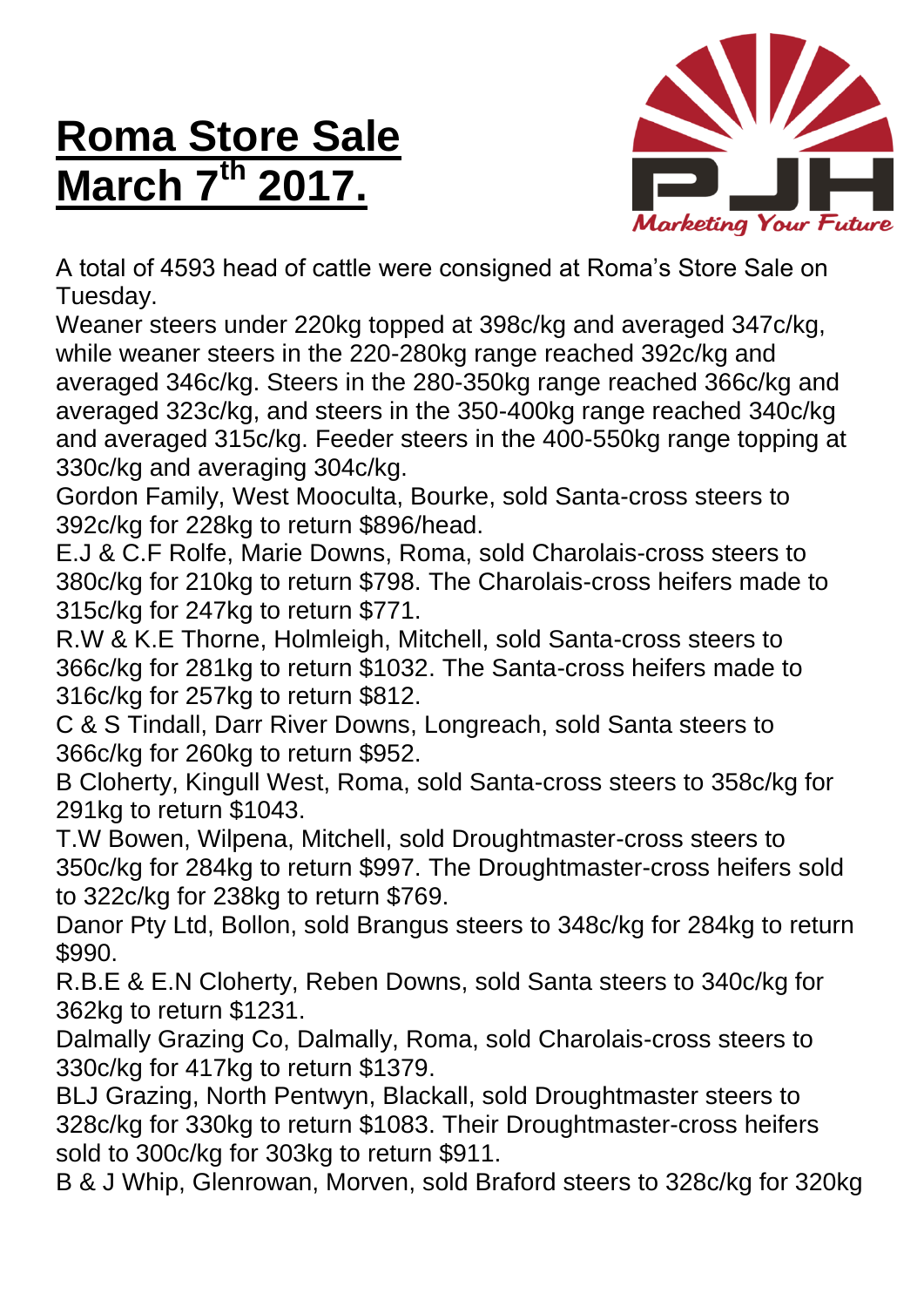to return \$1052. The Braford heifers sold to 304c/kg for 324kg to return \$986.

J & S Nichol, Ridgewell Roma, sold Brahman-cross steers to 324c/kg for 387kg to return \$1256.

W & S Wilson, Taroela, Taroom, sold Braford steers to 322c/kg for 424kg to return \$1367. The Braford heifers sold to 288c/kg for 320kg to return \$922.

Tigrigie Cattle Co, Moorabinda, Taroom, sold Braford steers to 322c/kg for 385kg to return \$1240.

R.J & R.D O'Sullivan, Nungil Station, Charleville, sold Charolais steers to 322c/kg for 282kg to return \$909.

L.FJ & A.D Price, Miegunyah, Dirranbandi, sold Braford steers to 320c/kg for 377kg to return \$1208. The Braford heifers sold to 294c/kg for 287kg to return \$847.

Heifers under 220kg topped at 346c/kg and averaged 312c/kg, while heifers in the 220 – 280kg range topped at 326c/kg and averaged 307c/kg. Heifers in the 280-350kg range topped at 315c/kg, averaging 282c/kg. Heifers in the 350-450kg range topped at 312c/kg and averaged 271c/kg.

K & A Yorkston, Dalziel, Taroom, sold Braford-cross heifers to 315c/kg for 303kg to return \$955.

Ferrier & Sons, Riverslea North, Roma, sold Santa-cross heifers to 302c/kg for 313kg to return \$946.

Gibson Cattle Co, Tarago, Alpha, sold Murray Grey heifers to 297c/kg for 379kg to return \$1127.

Homeward Properties, Rocky Hills, Injune, sold Santa-cross heifers to 260c/kg for 413kg to return \$1075.

Cows in the 300 – 400kg sold to 220c/kg and averaged 193c/kg, while cows in the 400 – 500kg topped at 241c/kg and averaged 210c/kg. Cows over 500kg reached 250c/kg, averaging 217c/kg.

Cows and calves hit \$1,890/unit and averaged \$1,127.

Bulls up to 400kg reached 348c/kg and averaged 259c/kg.

## *PJH sell 3 rd position next week*